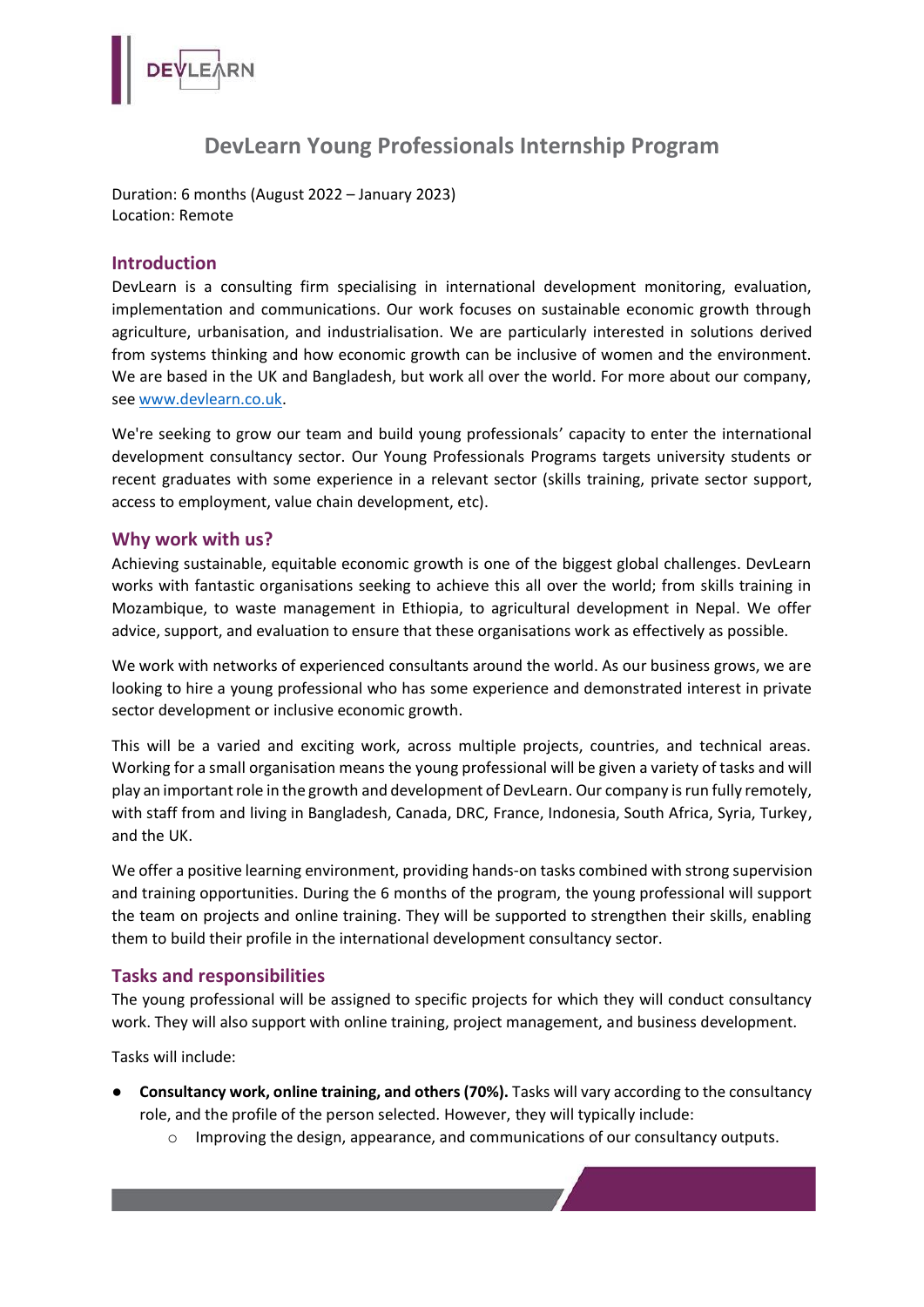

- o Developing data collection tools
- o Conducting (online) interviews
- o Data analysis
- o Report writing
- o Preparing for and facilitating webinars
- o Supporting the management of our online training courses
- **Project management(20%).** Supporting our consultants to conduct their work. This might include:
	- o Supporting logistics
	- o Reviewing reports and providing feedback.
- **Business development (10%).** The young professional will be involved in searching for new business opportunities and helping us apply for and win them. This might include:
	- o Searching for new bids
	- o Putting together proposals

As a small company, we are open to ideas about how you can spend your time. We welcome anything which matches your interests, our company profile, and has a benefit to the wider development sector. For example:

- o Develop online training products
- o Developing our website
- o Writing blogs and articles
- o Conducting research into areas of joint interest

# **Requirements**

We are looking for someone who is flexible, enthusiastic, and practical. They must have a background in international development, based on practical as well as academic experience.

We are particularly keen to attract someone with an interest and ability in design and communications, to help us improve our learning and communications outputs.

- Required:
	- o A degree in a related field, such as international development, economics, or business studies.
	- o Excellent written and spoken English.
	- o Excellent analytical and writing skills with an ability to summarize large amounts of information in a structured and clear manner.
	- o Between one and three years' relevant experience (which could be from a job, consultancy, internship, academic research, or volunteering) in development programmes, relevant to DevLearn's area of focus. This could include private sector development, livelihoods, agriculture, economic growth, market systems development, or women's economic empowerment.
	- o Strong visual design and written communication skills.
	- o Willingness to work from home.
	- $\circ$  Comfortable with independent, flexible working, with the ability to be very proactive and work with minimal supervision.